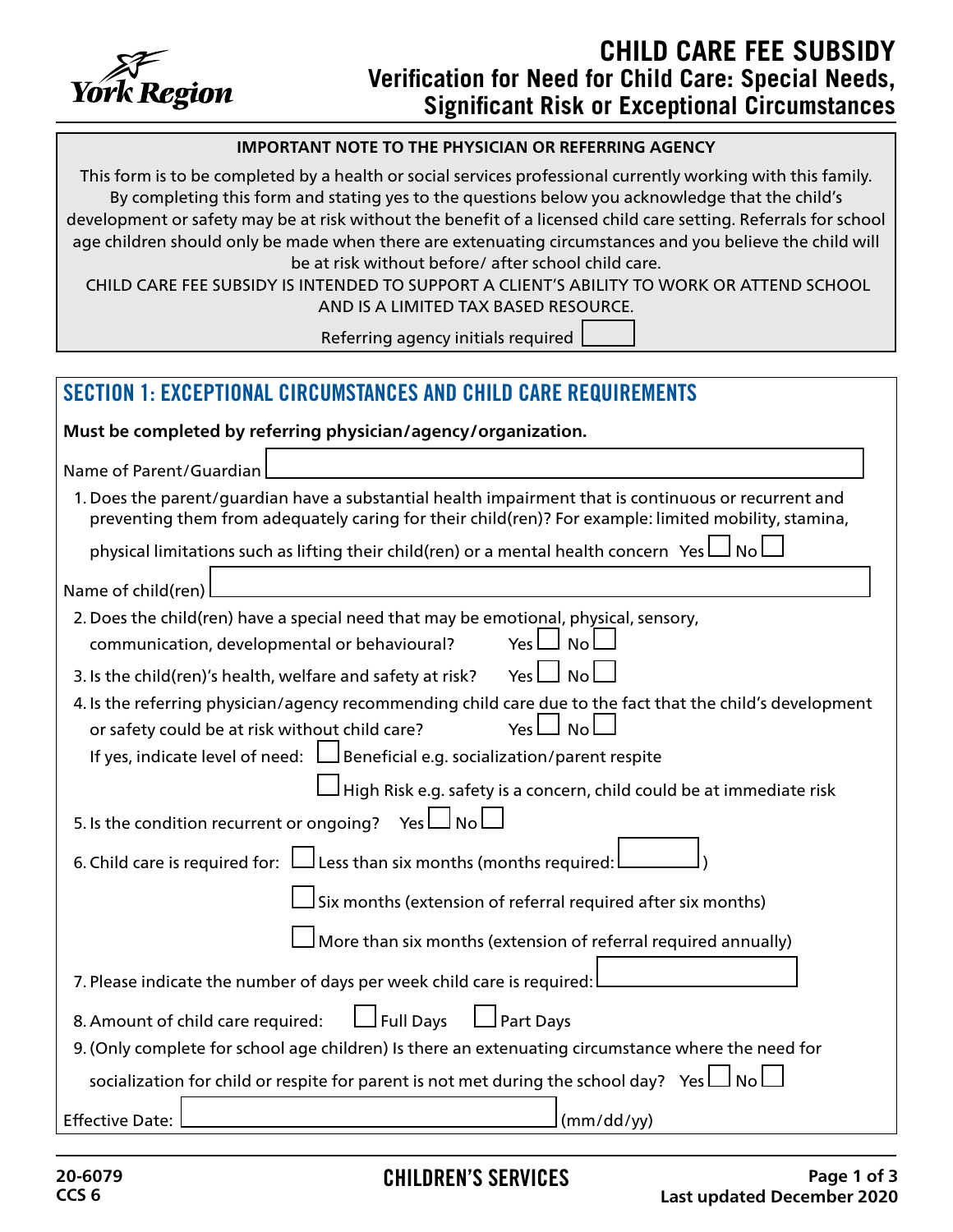

## **CHILD CARE FEE SUBSIDY Verification for Need for Child Care: Special Needs, Significant Risk or Exceptional Circumstances**

| SECTION 2 - PHYSICIAN / AGENCY / ORGANIZATION INFORMATION                           |                 |  |
|-------------------------------------------------------------------------------------|-----------------|--|
| Physician/agency/organization representative's signature                            | Date (mm/dd/yy) |  |
| Name of referring physician/agency/organization representative completing this form |                 |  |

| <b>Physician/Agency/Organization Address</b> |                                                                                                                                                                                                                                      |  |  |
|----------------------------------------------|--------------------------------------------------------------------------------------------------------------------------------------------------------------------------------------------------------------------------------------|--|--|
|                                              | Street number Letter and Street name Letter and Street number Letter and Street number of the Street and Street                                                                                                                      |  |  |
| Unit number                                  | <u>City/Town Commission Commission Commission Commission Commission Commission Commission Commission Commission Commission Commission Commission Commission Commission Commission Commission Commission Commission Commission Co</u> |  |  |
|                                              | Province Lateration and Contract Contract Contract Contract Contract Contract Contract Contract Contract Contract Contract Contract Contract Contract Contract Contract Contract Contract Contract Contract Contract Contract        |  |  |
|                                              | Phone number 2000 and 2000 and 2000 and 2000 and 2000 and 2000 and 2000 and 2000 and 2000 and 2000 and 2000 and 2000 and 2000 and 2000 and 2000 and 2000 and 2000 and 2000 and 2000 and 2000 and 2000 and 2000 and 2000 and 20       |  |  |

The information provided will be used to determine eligibility for families where there is a special need or exceptional circumstance which may be given consideration in the fee subsidy application process. Please note that income-based testing is the first factor in determining financial eligibility.

| <b>SECTION 3 - CONSENT FOR RELEASE OF INFORMATION</b>                                                                                                                                       |  |  |
|---------------------------------------------------------------------------------------------------------------------------------------------------------------------------------------------|--|--|
| Must be completed by client requesting Child Care Fee Subsidy                                                                                                                               |  |  |
| Client name                                                                                                                                                                                 |  |  |
| Phone number                                                                                                                                                                                |  |  |
| I, the undersigned, hereby authorize The Regional Municipality of York, Community and Health Services<br>Department, Child Care Services, to obtain any verbal or written information from: |  |  |
| (referring physician/agency/organization)                                                                                                                                                   |  |  |
| for the purpose of verifying my eligibility for Child Care Fee Subsidy. I understand that such information is<br>confidentially retained in my file.                                        |  |  |
| Date (mm/dd/yy)<br>Client signature                                                                                                                                                         |  |  |